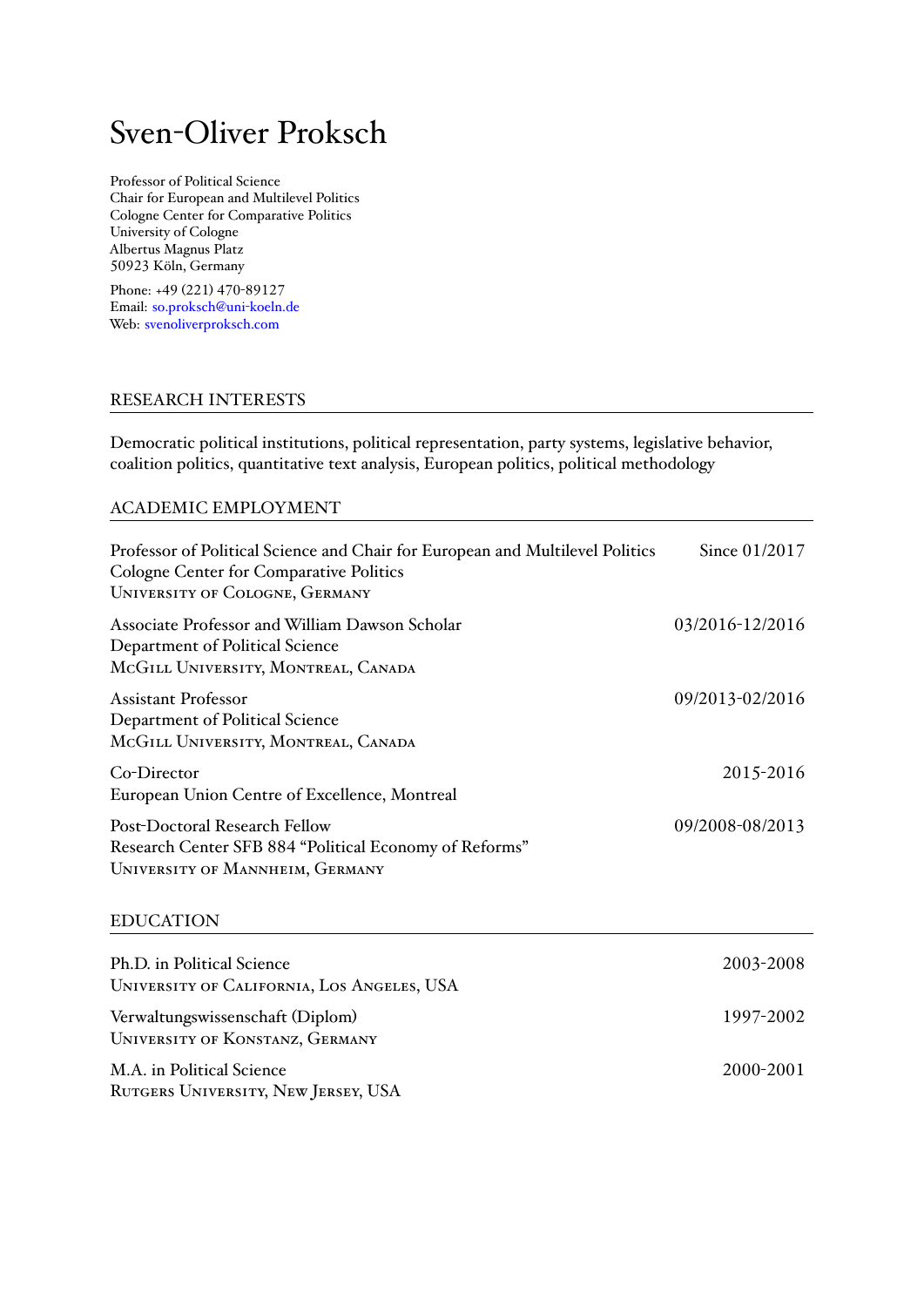### PEER-REVIEWED JOURNAL PUBLICATIONS

- 1. Castanho Silva, Bruno, and Sven-Oliver Proksch. 2020. "Fake It 'Til You Make It: A Natural Experiment to Identify European Politicians' Benefit from Twitter Bots", *American Political Science Review*
- 2. Lindstädt, René, Sven-Oliver Proksch, and Jonathan B. 2020. "When Experts Disagree: Response Aggregation and Its Consequences in Expert Surveys", *Political Science Research and Methods* 8(3): 580-588.
- 3. Proksch, Sven-Oliver, Christopher Wratil, and Jens Wäckerle. 2019. "Testing the Validity of Automatic Speech Recognition for Political Text Analysis", *Political Analysis* 27(3): 339-359
- 4. Proksch, Sven-Oliver, Will Lowe, Jens Wäckerle, and Stuart Soroka. 2019. "Multilingual Sentiment Analysis: A New Approach to Measuring Conflict in Legislative Speeches", *Legislative Studies Quarterly* 44(1): 97-131.
- 5. Angelova, Mariyana, Thomas König, Sven-Oliver Proksch. 2016. "Responsibility Attribution in Coalition Governments: Evidence from Germany", *Electoral Studies* 43: 133-149.
- 6. James Lo, Sven-Oliver Proksch, and Jonathan B. Slapin. 2016. "Ideological Clarity in Multi-Party Competition: A New Measure and Test Using Election Manifestos" *British Journal of Political Science* 46(3), 591-610.
- 7. James Lo, Sven-Oliver Proksch, and Thomas Gschwend. 2014. "A Common Left-Right Scale for Voters and Parties in Europe", *Political Analysis* 22(2): 205-223.
- 8. David Fortunato, Thomas König, and Sven-Oliver Proksch. 2013. "Government Agenda-Setting and Bicameral Conflict Resolution", *Political Research Quarterly* 66(4): 938-951.
- 9. Christian B. Jensen, Sven-Oliver Proksch, and Jonathan B. Slapin. 2013. "Parliamentary Questions, Oversight, and National Opposition Status in the European Parliament", *Legislative Studies Quarterly* 38(2): 259-282.
- 10. Sven-Oliver Proksch and Jonathan B. Slapin. 2012. "Institutional Foundations of Legislative Speech", *American Journal of Political Science* 56(3), 520-537.
- 11. Sven-Oliver Proksch and James Lo. 2012. "Reflections on the European Integration Dimension", *European Union Politics* 13(2), 317-333.
- 12. Sven-Oliver Proksch and James Lo. 2012. "Response to Marks, Steenbergen, and Hooghe", *European Union Politics* 13(2), 340-341.
- 13. Sven-Oliver Proksch, Jonathan B. Slapin, and Michael Thies. 2011. "Party System Dynamics in Post-War Japan: A Quantitative Content Analysis of Electoral Pledges", *Electoral Studies* 30(1), 114- 124.
- 14. Sven-Oliver Proksch and Jonathan B. Slapin. 2011. "Parliamentary Questions and Oversight in the European Union", *European Journal of Political Research* 50(1), 53-79.
- 15. Jonathan B. Slapin and Sven-Oliver Proksch. 2010. "Look Who's Talking: Parliamentary Debate in the European Union", *European Union Politics* 11(3), 333-357.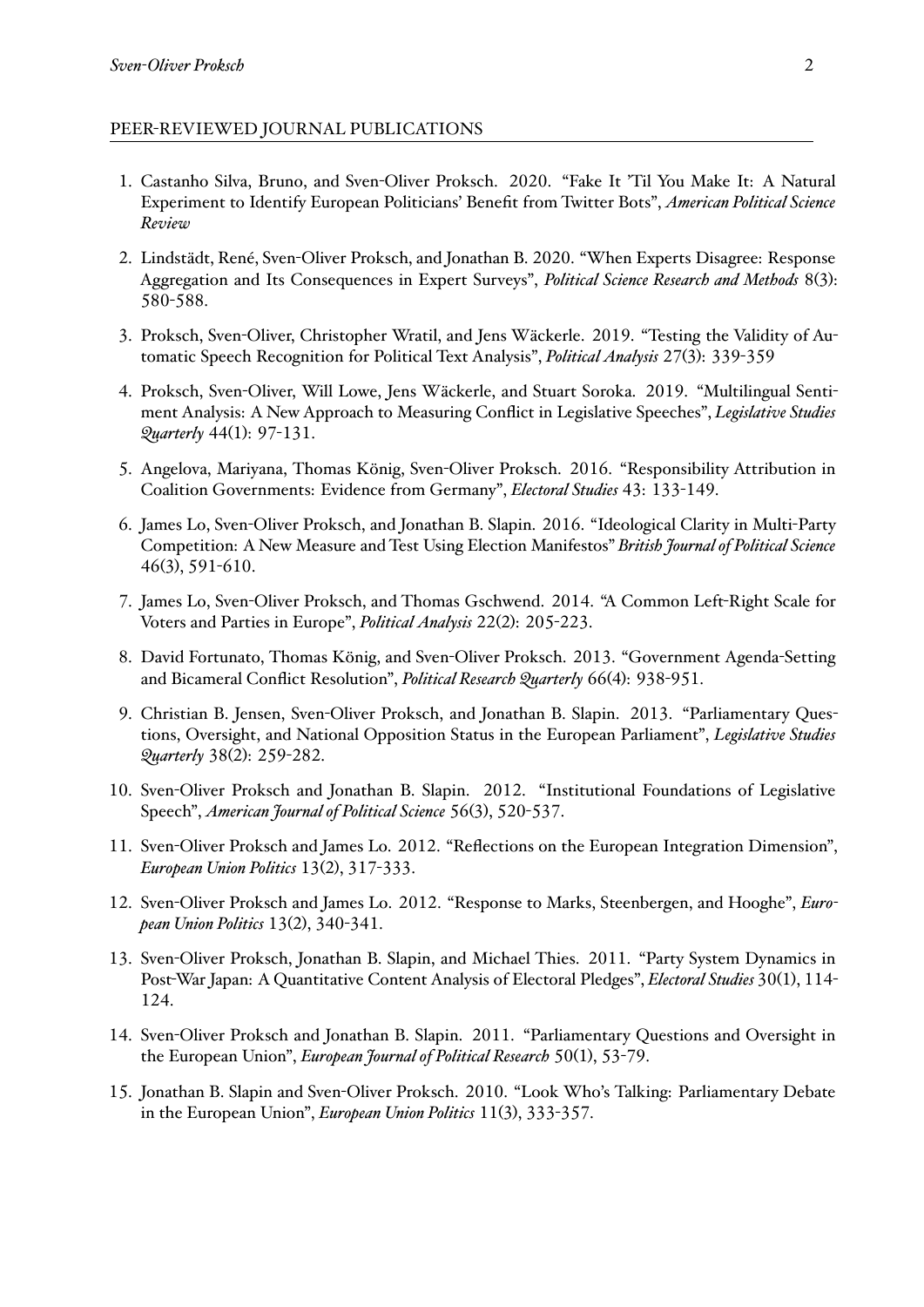- 16. Sven-Oliver Proksch and Jonathan B. Slapin. 2010. "Position-Taking in European Parliament Speeches", *British Journal of Political Science* 40(3), 587-611.
- 17. Sven-Oliver Proksch and Jonathan B. Slapin. 2009. "How to Avoid Pitfalls in Statistical Analysis of Political Texts: The Case of Germany", *German Politics* 18(3), 323-344.
- 18. Jonathan B. Slapin and Sven-Oliver Proksch. 2008. "A Scaling Model for Estimating Time-Series Party Positions from Texts", *American Journal of Political Science* 52(3), 705-722.
- 19. George Tsebelis and Sven-Oliver Proksch. 2007. "The Art of Political Manipulation in the European Convention", *Journal of Common Market Studies* 45(1), 157-186.
- 20. Sven-Oliver Proksch and Jonathan B. Slapin. 2006. "Institutions and Coalition Formation: The German Election of 2005", *West European Politics* 29(3), 540-559.
- 21. Thomas König and Sven-Oliver Proksch. 2006. "Exchanging and Voting in the Council: Endogenizing the Spatial Model of Legislative Politics", *Journal of European Public Policy* 13(5), 647-669.

### BOOKS

*Foundations of European Politics: A Comparative Approach*, Oxford University Press (2021), co-authored with Catherine De Vries, Sara B. Hobolt, and Jonathan B. Slapin.

*Politics of Parliamentary Debate: Parties, Rebels, and Representation*, Cambridge University Press (2015), coauthored with Jonathan Slapin.

*– Winner of the 2016 Richard F. Fenno, Jr. Prize for the best book in legislative studies*

*– Winner of the 2016 Leon Epstein Prize for the best book on political organizations and parties*

*Reforming the European Union: Realizing the Impossible*, Princeton University Press (2012), co-authored with Daniel Finke, Thomas König, and George Tsebelis.

#### BOOK CHAPTERS

Proksch, Sven-Oliver. 2018. "Computergestützte Textanalysen." In: Wagemann C., Goerres A., Siewert M. (eds), *Handbuch Methoden der Politikwissenschaft.* Springer Reference Sozialwissenschaften. Springer VS, Wiesbaden.

Slapin, Jonathan B. and Sven-Oliver Proksch. 2014. "Words as Data: Content Analysis in Legislative Studies", In S. Martin, T. Saalfeld, and K. Strom (eds), *The Oxford Handbook of Legislative Studies*. Oxford: Oxford University Press.

König, Thomas, Bernd Luig, Sven-Oliver Proksch, and Jonathan B. Slapin. 2010. "Measuring Policy Positions of Veto Players in Parliamentary Democracies", In T. König, G. Tsebelis, and M. Debus (eds), *Reform Processes and Policy Change: Veto Players and Decision-Making in Modern Democracies*, Studies in Public Choice Volume 16, Springer Press, pp. 69-98.

König,Thomas and Sven-Oliver Proksch. 2006. "A Procedural Exchange Model of EU Legislative Politics", in R. Thomson, F.N. Stokman, C. Achen and T. König (eds), *The European Union Decides*, Cambridge University Press, pp. 211-238.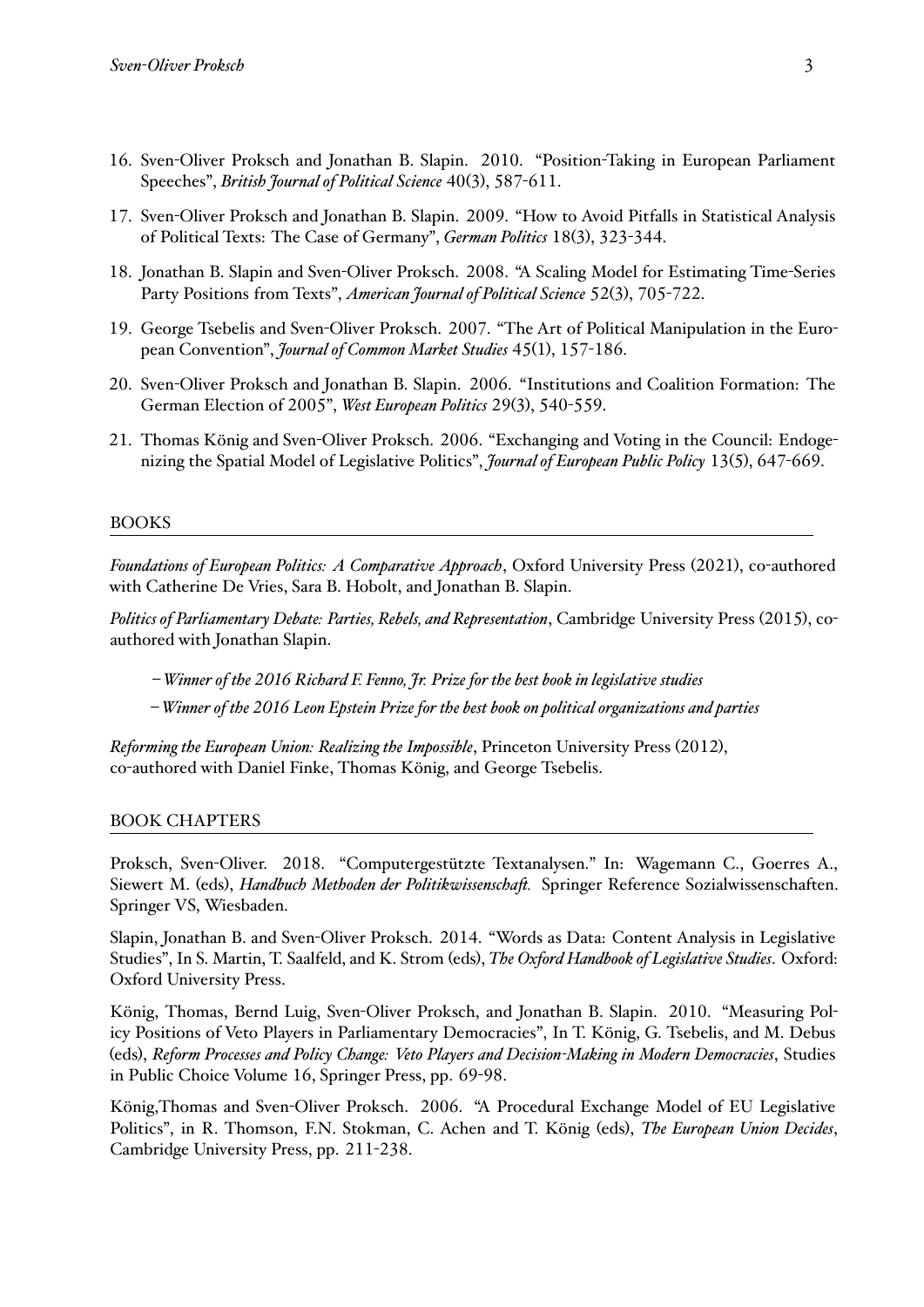## BOOK REVIEWS

Slapin, Jonathan B. and Sven-Oliver Proksch. 2017. "Party Discipline in the U.S. House of Representatives. By Pearson Kathryn . Ann Arbor: University of Michigan Press, 2015." *Perspectives on Politics*, 15(1), 201-203.

Proksch, Sven-Oliver and Jonathan B. Slapin. 2017. "Response to Kathryn Pearson's Review of *The Politics of Parliamentary Debate: Parties, Rebels and Representation*." *Perspectives on Politics*, 15(1), 200-201.

Proksch, Sven-Oliver. 2013. "Review of *Platform or Personality? The Role of Party Leaders in Elections, by Amanda Bittner. Oxford: Oxford University Press.*" *Perspectives on Politics* 11(3), 967-969.

## SOFTWARE

WORDFISH. *R* code for estimating political positions from text documents. Open source code available at www.wordfish.org

## GRANTS

Principal Investigator, ERC Consolidator Grant *MINORITYRULE: Democracy without Majorities: Political Representation under Minority Rule*, 2021-2026

Principal Investigator, Cluster of Excellence *ECONtribute: Markets and Public Policy*, 2019-2025

Principal Investigator (with C. Wratil, J. Slapin, and D. Duell), Fritz-Thyssen Foundation, *Rebels in Representative Democracy: The Appeal and Consequences of Political Defection in Europe*, 2018-2020

Principal Investigator (with C. Kam), Social Sciences and Humanities Research Council (SSHRC), Insight Development Grant, *"Parliamentary Opposition and Political Outcomes: How Parties out of Power Obstruct to Succeed"*, 2014-2016

Principal Investigator, Fonds québécois de la recherche sur la société et la culture (FRQSC), Start-up program for new research professors, *"Opposition Politics in Times of Crisis"*, 2014-2017

Principal Investigator, European Commission Marie Curie International Re-integration Grant (IRG), *"The Institutional Foundations of Legislative Speech"*, 2009-2012

Co-Investigator (with Thomas König and Wolfgang C. Müller), DFG Research Center "Political Economy of Reforms" (SFB 884), *"Legislative Reforms and Party Competition"*, 2010-2013.

Co-Investigator (with Thomas Gschwend), DFG Research Center "Political Economy of Reforms" (SFB 884), *"Measuring a Common Space of Reform Positions"*, 2010-2013.

#### TEACHING EXPERIENCE

#### *University of Cologne*

Analyzing EU Politics with Big Data, Graduate course, Summer 2019, 2020 Comparative Legislative Politics, Graduate course, Summer 2018 Comparing European Democracies, Graduate course, Winter 2017, 2018, 2020 Quantitative Text Analysis, Graduate course, Winter 2017 Introduction to Quantitative Methods, Graduate course, Summer 2017 Political Representation in Europe, Graduate course, Summer 2017 and Winter 2018 Political System of the European Union, Undergraduate, Summer, 2017–2020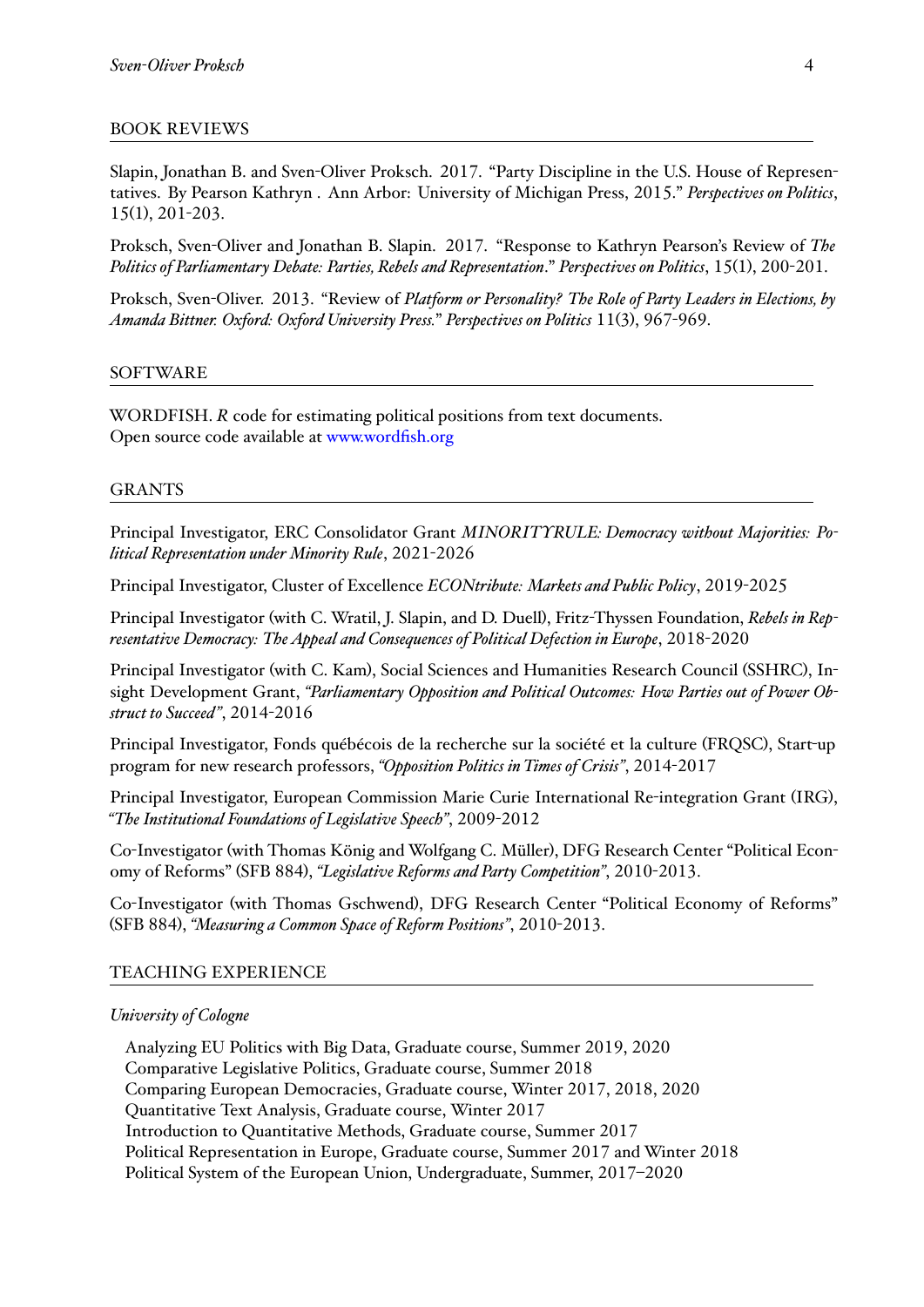### *McGill University*

Poli 328 Comparing European Democracies, Undergraduate course, Winter 2015, 2016 Poli 451 The European Union, Undergraduate course, Winter and Fall 2014 Poli 524 Political Representation in Comparative Perspective, Honours seminar, Fall 2015 Poli 618 Quantitative Analysis, Graduate course, Winter 2015, 2016 Poli 639 Comparative Institutional Analysis, Graduate course, Winter 2014

## *University of Mannheim*

Presidential and Parliamentary Systems, Undergraduate course, Spring 2012 Comparative Legislative Politics, Graduate course, Spring 2011 Quantitative Methods in Political Science, Graduate course, Spring and Fall 2010 Comparative Institutional Analysis, Graduate course, Fall 2009 Measuring Policy Positions of Political Parties, Graduate course, Spring 2009

#### *University of California, Los Angeles*

Constitution Making in Comparative Perspective, Undergraduate course, Spring 2007

Comparative Analysis of Government Institutions, Direct Democracy in California, Intro to Comparative Politics, Comparative Government and Politics of Western Europe, Politics and Strategy, Intro to Data Analysis (as TA).

#### *Summer Schools*

Quantitative Data Analysis with R, Essex Summer School in Social Science Data Analysis, 2014-2015 Computer-Assisted Content Analysis (with Will Lowe), IQMR, Syracuse University, 2012-2015 Quantitative Analysis of Political Texts (with Will Lowe), EITM Europe, Mannheim, July 2011

#### CONFERENCE PARTICIPATIONS & INVITED TALKS

#### *2020*

Party Politics Seminar, University of Gothenburg, September 2020 Political Economy Lunch Seminar, Hertie School of Governance, October 2020

#### *2019*

European Studies and Political Science Series, UW-Madison, March 2019 Ninth Annual Meeting of the European Political Science Association, Belfast, June 2019 Annual Meeting of the American Political Science Association, Washington, August 2019 Second Annual POLTEXT Conference, Tokyo, September 2019 GESIS Political Science Roundtable, Cologne, November 2019

#### *2018*

Government Speaker Series, University of Essex, May 2018 Comparative Politics Seminar, University of Lisbon, May 2018 Eighth Annual Meeting of the European Political Science Association, Vienna, June 2018 Political Science Seminar, University of Bamberg, July 2018 Inaugural Lecture, University of Cologne, July 2018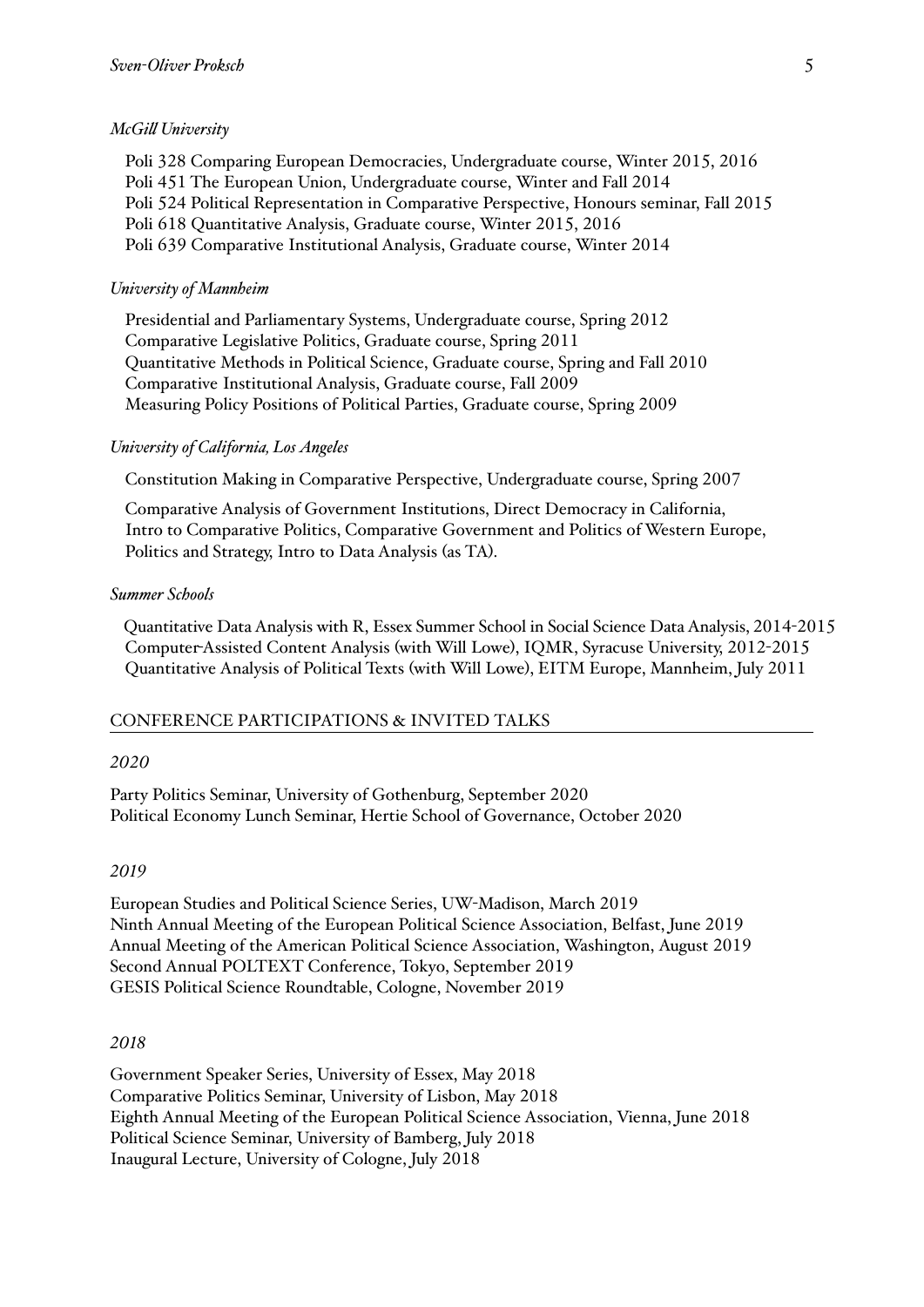# *2017*

Political Science Seminar Series, University of Vienna, November 2017 Annual Meeting of the American Political Science Association, San Francisco, August 2017 Seventh Annual Meeting of the European Political Science Association, Milan, June 2017 Political Science Seminar Series, University of Frankfurt, June 2017 Political Science Brown Bag Talk, University of Duisburg-Essen, May 2016

## *2016*

Sixth Annual Meeting of the European Political Science Association, Brussels, June 2016 NYU Text-as-Data Speaker Series, New York, April 2016

# *2015*

Comparative Politics Workshop, University of Michigan, Ann Arbor, October 2015 General Conference, European Consortium of Political Research, Montreal, August 2015 Fifth Annual Meeting of the European Political Science Association, Vienna, June 2015

# *2014*

Department of Political Science, Université Laval, Québec, September 2014 Annual Meeting of the American Political Science Association, Washington D.C., August 2014 Essex Summer School Lecture, Colchester, July 2014 Fourth Annual Meeting of the European Political Science Association, Edinburgh, June 2014 Meeting of the European Community Studies Association Canada, Montreal, May 2014 Annual Meeting of the Midwest Political Science Association, Chicago, April 2014

## *2013*

Center for New Institutional Social Sciences, Washington University St. Louis, October 2013 Third Annual Meeting of the European Political Science Association, Barcelona, June 2013 Annual Meeting of the Midwest Political Science Association, Chicago, April 2013 Department of Government, University of Essex, March 2013

## *2012*

Nuffield College, University of Oxford, November 2012 Center for Social Science Methodology, University of Oldenburg, November 2012 Workshop, Developments in Party Manifesto Research, Mannheim, October 2012 Workshop, Coalition Politics, Mannheim, July 2012 Second Annual Meeting of the European Political Science Association, Berlin, June 2012 Annual Meeting of the Midwest Political Science Association, Chicago, April 2012

## *2011*

Workshop "Developments in Comparative Legislative Research", University of Mannheim, July 2011 First Annual Meeting of the European Political Science Association, Dublin, June 2011 European Union Studies Association Biennial Conference, Boston, March 2011 Annual Meeting of the Midwest Political Science Association, Chicago, April 2011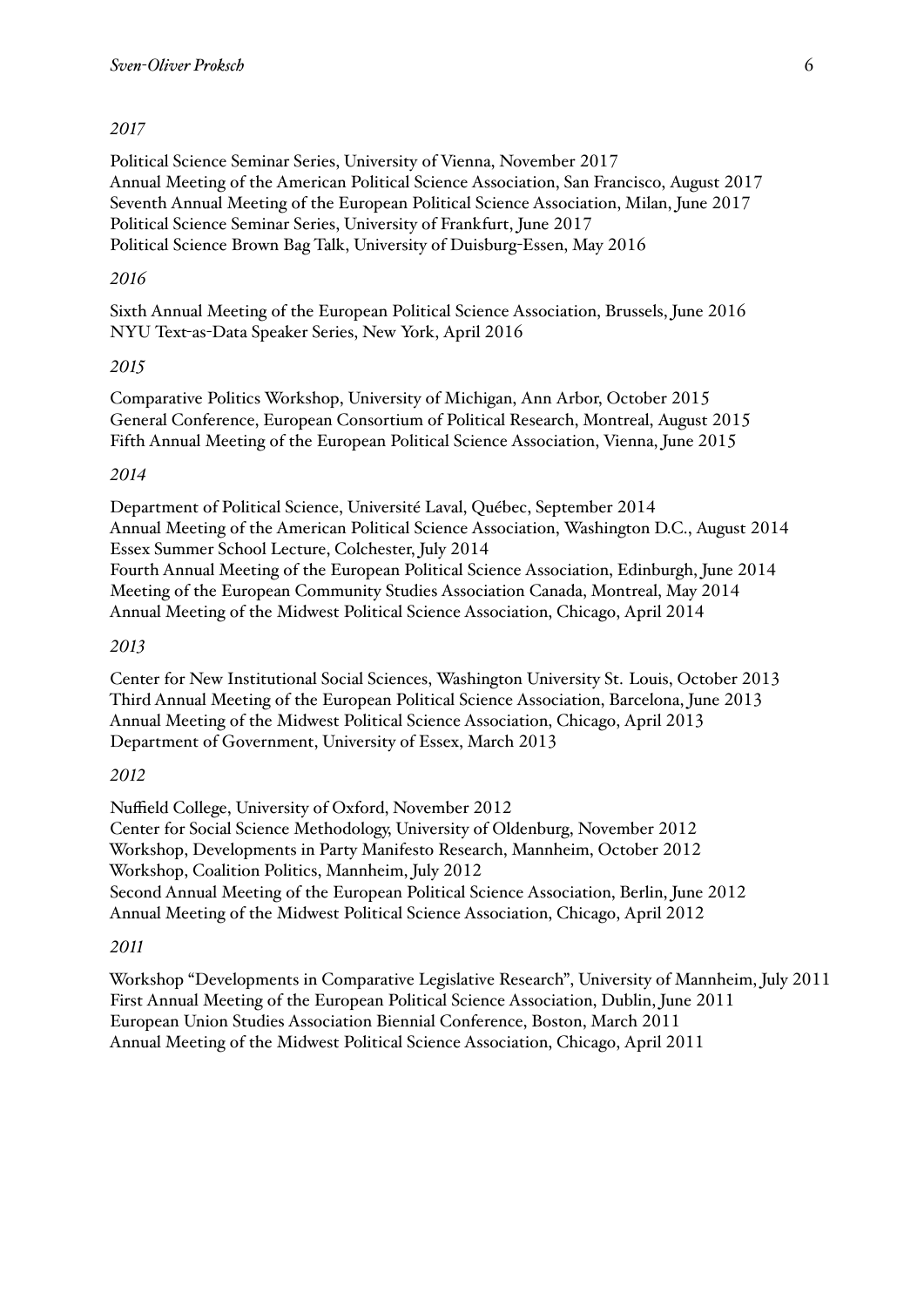# *2010*

Seminar Series, Department of Political Science, University of Houston, USA, December 2010 Annual Meeting of the American Political Science Association, Washington D.C., September 2010 Working Group on Decision Theory, German Political Science Association, Mannheim, July 2010 EITM Europe, Guest Lecture, University of Mannheim, June 2010 Inaugural Conference, Collaborative Research Center SFB 884, Mannheim, May 2010

## *2009*

Annual Meeting of the American Political Science Association, Toronto, September 2009 Veto Players Workshop, University of Mannheim, May 2009 European Union Studies Association Biennial Conference, Los Angeles, April 2009 Annual Meeting of the Midwest Political Science Association, Chicago, April 2009

## *2008*

Seminar Series, Department of Political Science, Trinity College Dublin, Ireland, November 2008 Workshop on Estimating Political Positions, University of Mannheim, June 2008 Annual Meeting of the Midwest Political Science Association, Chicago, April 2008

## *2007*

European Union Studies Association Biennial Conference, Montreal, May 2007 Annual Meeting of the Midwest Political Science Association, Chicago, April 2007

## *2006*

Annual Meeting of the American Political Science Association, Philadelphia, August 2006 Annual Meeting of the Midwest Political Science Association, Chicago, April 2006

# *2005*

European Union Studies Association Biennial Conference, Austin, April 2005 Annual Meeting of the Western Political Science Association, Oakland, March 2005

# PROFESSIONAL ACTIVITIES

Managing Director, *Department of Political Science*, University of Cologne (since 2018)

Academic Director for Master in Political Science, University of Cologne (since 2018)

Member, Standing Hiring Committee, ECONtribute: Markets and Public Policy (since 2019)

Research Affiliate, Reinhard Selten Institute (since 2018)

Member, *Cologne Center for Comparative Politics*, University of Cologne (since 2017)

Editorial Board Member, *Political Science Research and Methods* (2012–), *Journal of European Public Policy*  $(2013-)$ 

Co-Director, *European Union Centre of Excellence*, Montreal (2015-2016)

Member, *Centre for the Study of Democratic Citizenship*, Montreal (2013-2016)

Division Chair, Representation and Electoral Systems, Annual Meeting of the American Political Science Association, Washington D.C., 2014